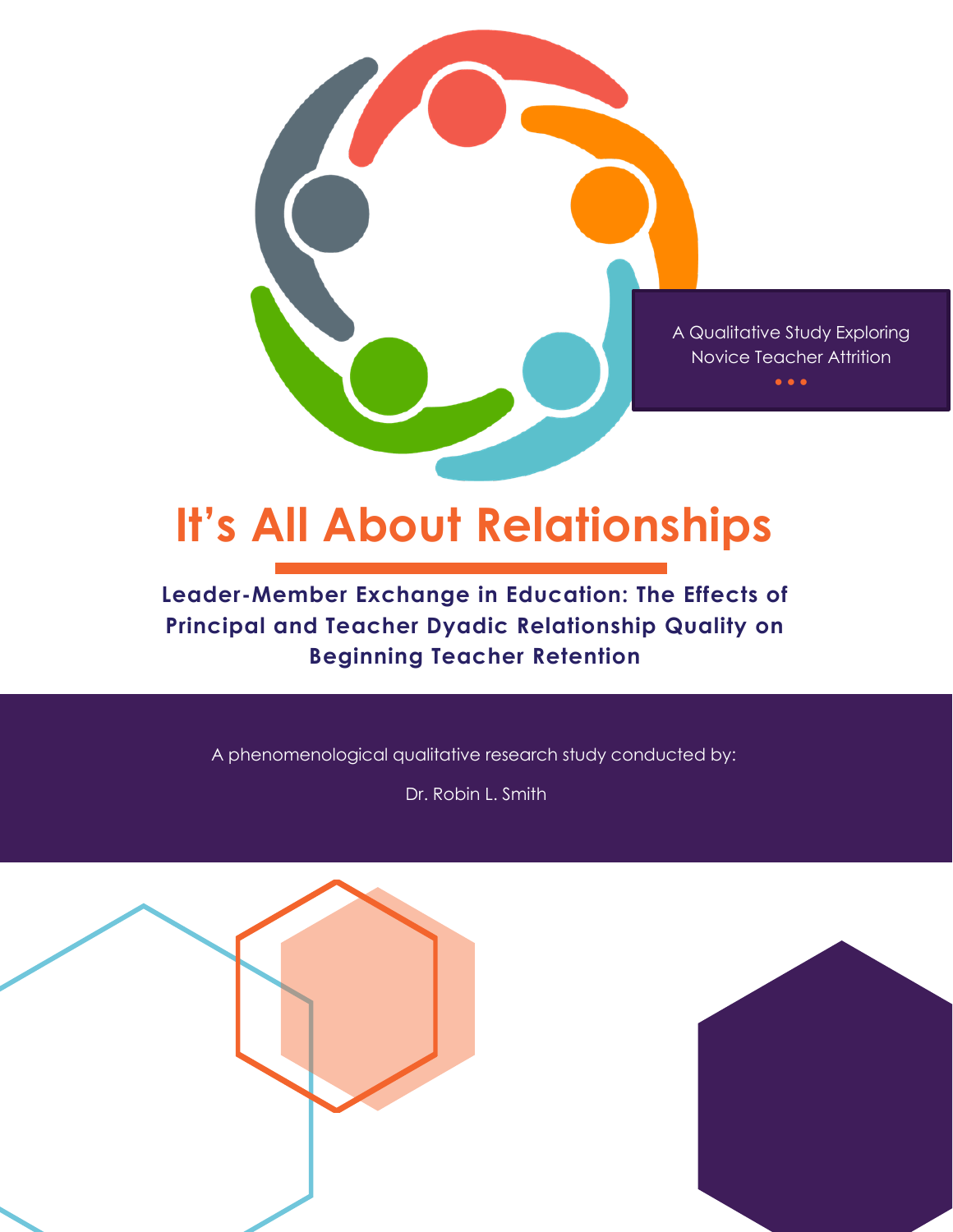## **Introduction**

Six newly hired novice teachers are anxious and at the same time elated to attend their first days of professional development in the school district. Their principals are nervous for them but confident in the new hire's ability to apply their university training into professional practice in the classroom. The enthusiastic teachers trim the classroom with brand new decorations, arrange desks, and see a learning space they have envisioned come to life. By the time the year is over, two of the six will decide to take down the bulletin boards, classroom posters, their name off the door, leaving a career in teaching behind.

## **Statement of the Problem**

In the fall of 2016, approximately 155,600 beginning teachers opened their classroom doors for the first time (National Center for Education Statistics [NCES], 2016). According to NCES (2016), when they celebrate the last day of school, approximately 26,900 will also close the door on their teaching careers.

The relational trust developed between teacher and leader has an impact on the sense of belonging a new teacher develops and a correlation to teacher attrition or retention (Edwards-Groves, Grootenboer, & Ronnerman, 2016). Ultimately, the principal is responsible for establishing and maintaining a collegial culture that will be accepting of new teachers and lead to teacher satisfaction (Price, 2012).

## **Purpose of the Study**

The purpose of this phenomenological study was to examine the emergence of a Leader-Member Exchange (LMX) relationship as experienced by a first-to-five-year teacher and their principal. Using phenomenological reduction, the essence of the experiences of novice teachers was explored through meaning making of their lived experiences. This study explored the impact of the leader-member relationships on retention of the beginning teacher in the classroom. The study investigated how these relationships shaped the novice teacher's sense of self-efficacy, communal and cultural fit within the school, and sense of satisfaction in their choice of a teaching career.

The novel approach (Colquitt & George, 2011) of this research is to use LMX, traditionally used in business analysis models, as a theoretical lens that examined educator leader-member relationships in public K-12 schools, traditionally not-for-profit entities.

The goal of this research is to bridge the knowledge and literature gap using LMX to study relationships in an educational setting, motivate researchers to use the LMX lens to conduct educational research, and identify retention strategies that can be implemented proactively when a new teacher is hired.

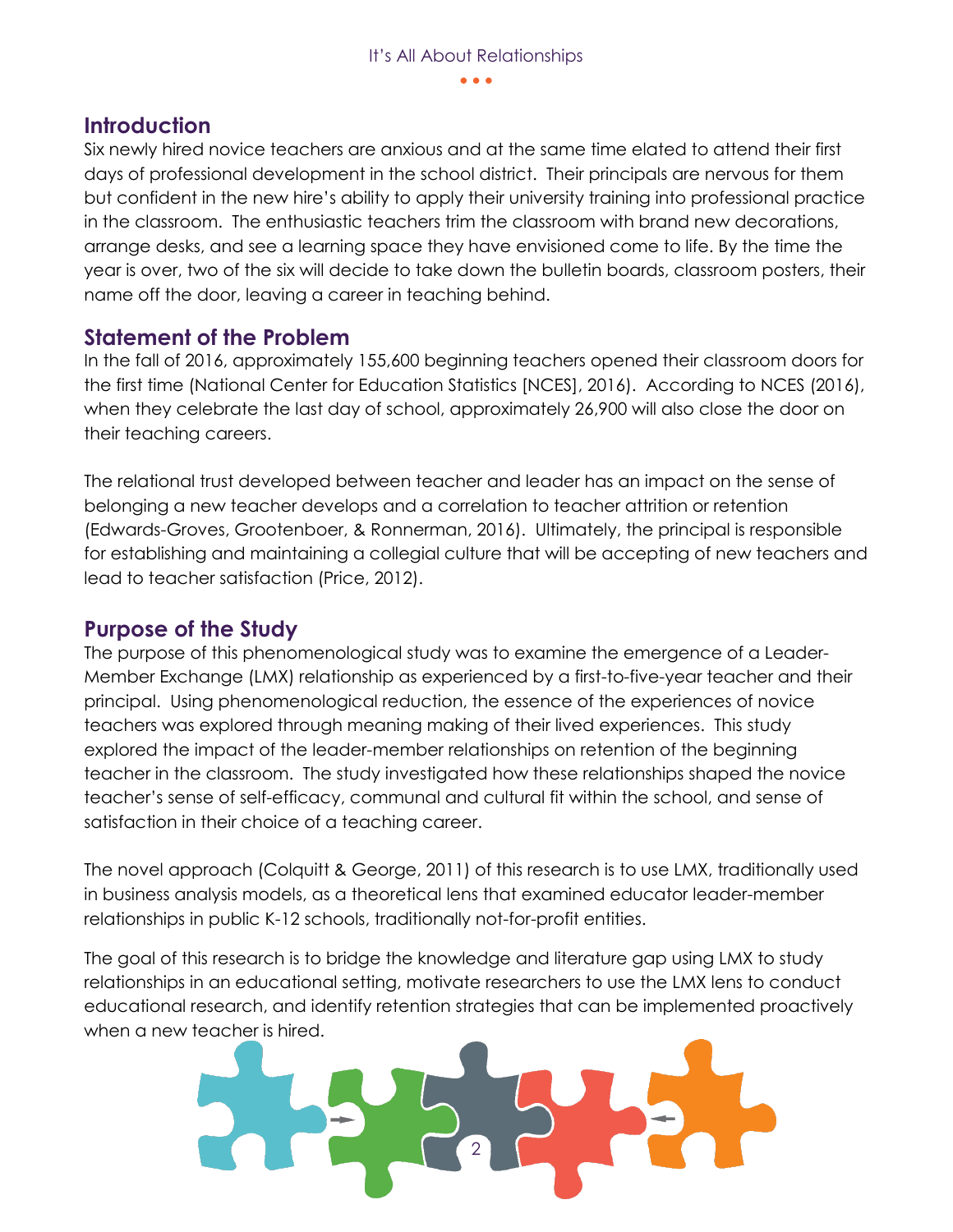#### • • •

## **Research Questions**

The research questions guiding this study are:

1. How does the leader-member relationship impact a novice teacher's decision to stay or leave teaching?

2. How does the leader-member relationship contribute or detract to the perception of teacher self-efficacy and job performance?

3. How does the leader-member relationship impact the novice teacher's ability to make independent instructional design decisions?

4. How does the generational identity of the leader and member impact their ability to understand and communicate each other's needs? *See figure 3, pg. 9*

## **Conceptual/Theoretical Framework**

Leader-Member Exchange (LMX) theory was the lens used to examine the relationships between principals and teachers. LMX theory is interested in the dyadic relationship between superior and subordinate (Northouse, 2016). Using the LMX lens, the researcher examined relationships looking for trust, communication, mutual respect, friendship, inclusive behaviors, and increased understanding (Bauer & Erdogan, 2016). This lens was selected because as novice teachers begin their careers, they are trying to establish meaningful relationships, develop a sense of belonging, and head off the stress that leads to emotional and professional exhaustion (E. Skaalvik & S. Skaalvik, 2011). If a high LMX dyadic relationship does not exist between the principal and teacher, the teacher may experience a lack of trust, and a sense of exclusion from certain activities within the community (Erdogan & Bauer, 2014).

## **Review of Literature**

A review and synthesis of scholarly published literature was performed for the purpose of exploring the current information relative to this study. Scholarly articles that were utilized were timely and topical regarding LMX, relational trust, self-efficacy, retention and attrition of novice first-to-five-year teachers.

#### DAY-TO-DAY IMPLICATIONS OF LMX QUALITY:

#### • Mutual Influence

- o Communication
- o Respect
- Access to Resources
- Risk Aversion
- Conflict Management
- Forgiveness
- Learning and Growth **Opportunities**
- Job Attitude and Workplace Behavior
- Motivation to Perform
- Organizational **Citizenship**
- Creativity

(Baurer & Erdogan, 2016)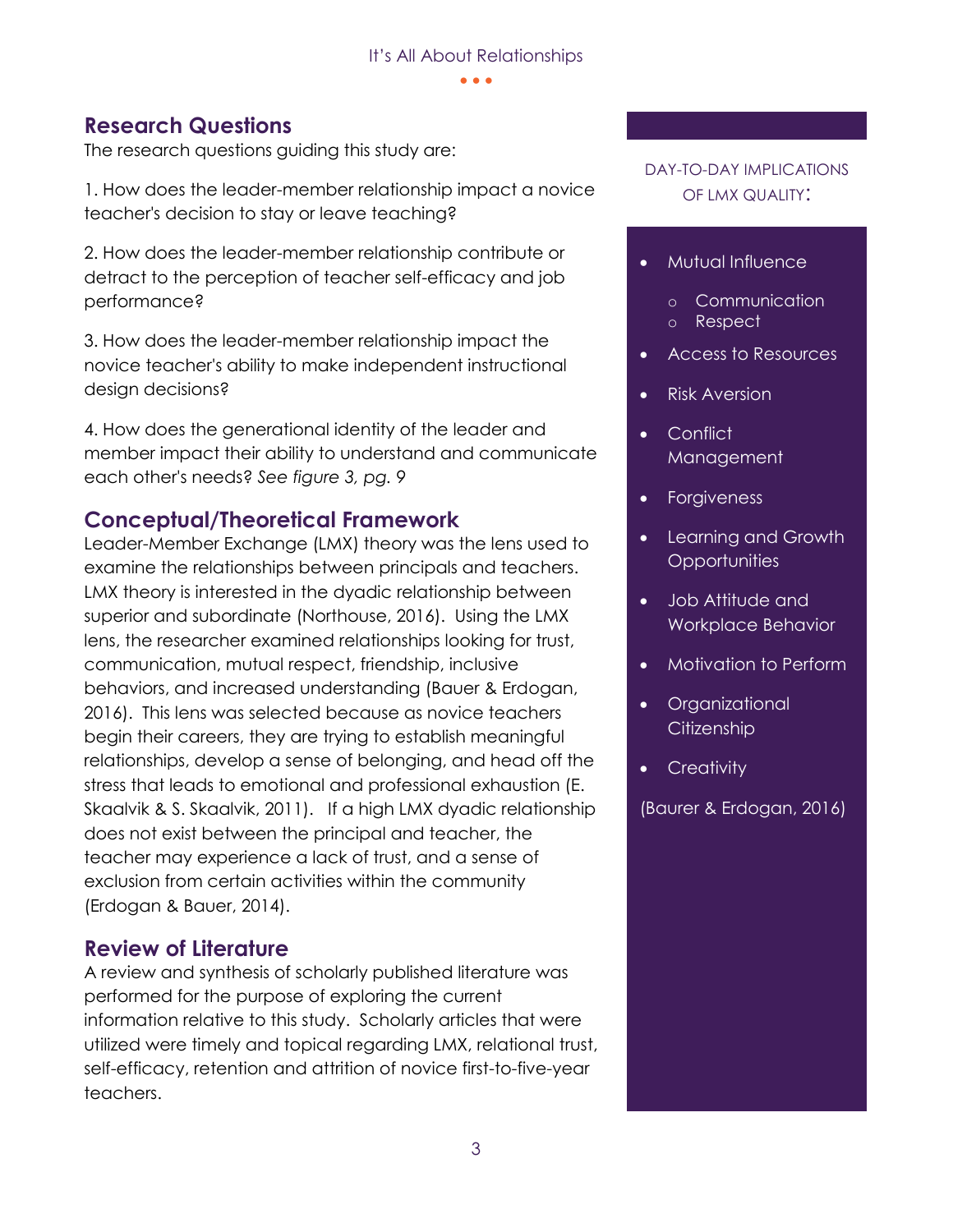• • •

**Figure 1. Figure 1. Figure 1. Review of Literature 1. Figure 1. Figure 1. Figure 1. Figure 1. Figure 1. Figure 1. Figure 1. Figure 1. Figure 1. Figure 1. Figure 1. Figure 1. Figure 1. C** The concept of trust in an LMX relationship is about human emotion and loyalty; trust, mutual respect, communication, and obligation are at the core of LMX dyadic relationships (Bauer & Erdogan, 2016). •"Interpersonal trust is quite possibly the most pivotal, least welldefined, and least directly measured concept affecting individuals and organizations that must successfully maneuver complex and dynamic human-centric environments" (Borum, 2010, pg. 11).

- •"There is good theoretical reason to suspect that interpersonal relationships between principals and their teachers influence school professional attitudes that define the broader school climate" (Price, 2012, p. 1).
- •"Team members sharing of general attitudes, beliefs, or values underpins trust relations" (Van Maele & Van Houtte, 2011, p. 438).
- •Interpersonal trust that develops between leaders and teachers leads to a school culture that is nourishing and accepting of change initiatives and directives (Edwards-Groves, Grootenboer, & Ronnerman, 2016).

-Efficacy •The benefits to teachers that develop a trusting relationship with their principal is an increased sense of selfefficacy and wellbeing in the workplace based upon a high level of perceived trust and confidence from their principal (Le Blanc & Gonzalez-Roma, 2012).

• Role definition is critical to the development of a sense of self-efficacy; developing an understanding of the principal's perspective of what a teacher's role is vital to effective communication in the principal-teacher relationship (Clemens,

Self

2009). •"A teachers' willingness to participate in school decision making is influenced primarily by their relationship with their principal" (Smylie, 1992, p. 63).

Milsom, & Cashwell,

•Teacher

empowerment is defined as "…decisionmaking, professional growth, status, selfefficacy, autonomy and impact" (Bogler & Somech, 2004, p. 278) in addition to a positive relationship with a principal will result in teacher retention (Somech, 2010).

etention and Attrition of Beginning Teachers Retention and Attrition of Beginning Teachers 2011).  $\overline{\mathsf{C}}$ 

• A positive dyadic relationship with the principal, being a member of the in-group, a feeling of belonging instead of isolationism, a sense of self-efficacy, and support in the classroom are integral factors of teacher retention (Ingersoll & Strong, 2011). •The increasing cost to hire, maintain, and train teachers make it imperative that principals understand the impact of their dyadic relationship have on novice teachers (Runhaar, Konermann, & Sanders, 2013). •The feeling of isolation, not being in the ingroup, being lonely in their position have a negative retention

correlation (Lam & Lau, 2012) and result in further employee withdrawal (Erdogan & Bauer 2014). Lack of recognition and support, combined with a lack of influence among peers also leads to poor retention (Ingersoll, 2003). Teachers that do not have confidence in their leaders or do not develop a sense of selfefficacy leave teaching (Ingersoll & Strong,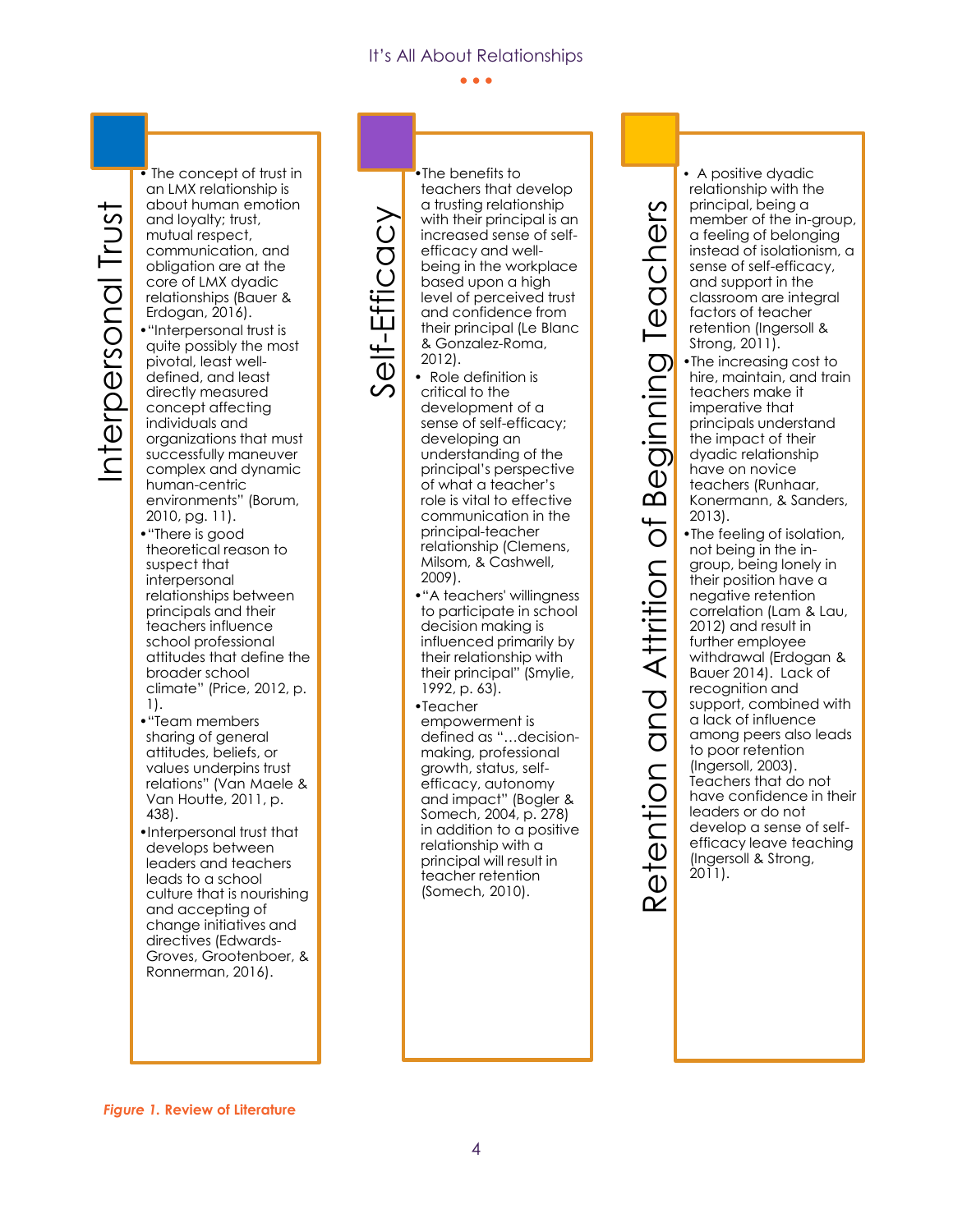• • •

# **Design of the Study**

## *Methodology*

This study utilized qualitative phenomenological research design to investigate the essence of shared experiences (Merriam & Tisdell, 2016) of teacher members in a leader-member dyadic relationship.

## *Setting*

The study includes five teacher participants from four typical (Creswell, 2014) K-12 public elementary, middle, and secondary schools in the Southcentral and Southeast quadrants of the State of Missouri.

## *Participants*

The participants for this study were former first-to-five-year novice teachers that decided to leave a career in teaching. The sample size for this study was five participants. Interview participants were, "typical, normal, and average" (Merriam & Tisdell, 2016, p.97) and were selected from a purposeful sample based on the Southeast and Southcentral geographical regions in the State of Missouri. The criteria for selecting typical teacher participants from the purposeful sampling are: (a) years of experience in teaching or (b) varying sociodemographic characteristics such as age, gender, and first or second career. Individual demographic data was gathered during each interview.

## *Data Collection Tools*

- Individual Interviews
	- o Five participants
	- o Three interview structure (Seidman, 2013)
	- o Neutral location
- The participants were invited to participate
- Informed Consent
- Member-Check

## *Data Analysis*

"IN THE PROCESS OF ASKING PARTICIPANTS TO RECONSTRUCT AND REFLECT ON THEIR EXPERIENCE, RESEARCHERS USING PHENOMENOLOGICAL APPROACH ASK PARTICIPANTS TO SEARCH AGAIN FOR THE ESSENCE OF THEIR LIVED EXPERIENCE." (SEIDMAN, 2013)

- Qualitative data was transcribed from the recordings and analyzed by using hermeneutics, in vivo coding, and the researchers interpretive research skills.
- Imaginative variation occurred by looking at the data from different perspectives.
- After the initial organizational process using index cards and sight analysis, coding analysis software by NVIVO QSR International was utilized to conduct computer-assisted qualitative data analysis.
- NVivo QSR software assisted in organizing excerpts, identifying sentiments, emerging themes and patterns. Through the use of coding software to identify reduction, the essence will "appear, give, or show itself" (Manen, 2017, p. 777).

#### *Trustworthiness*

Four strategies for promoting the assurance of validity and reliability of research findings were used in this study. They are: (a) member-check, (b) saturation, (c) rich description, and (d) peer examination (Merriam & Tisdell, 2016).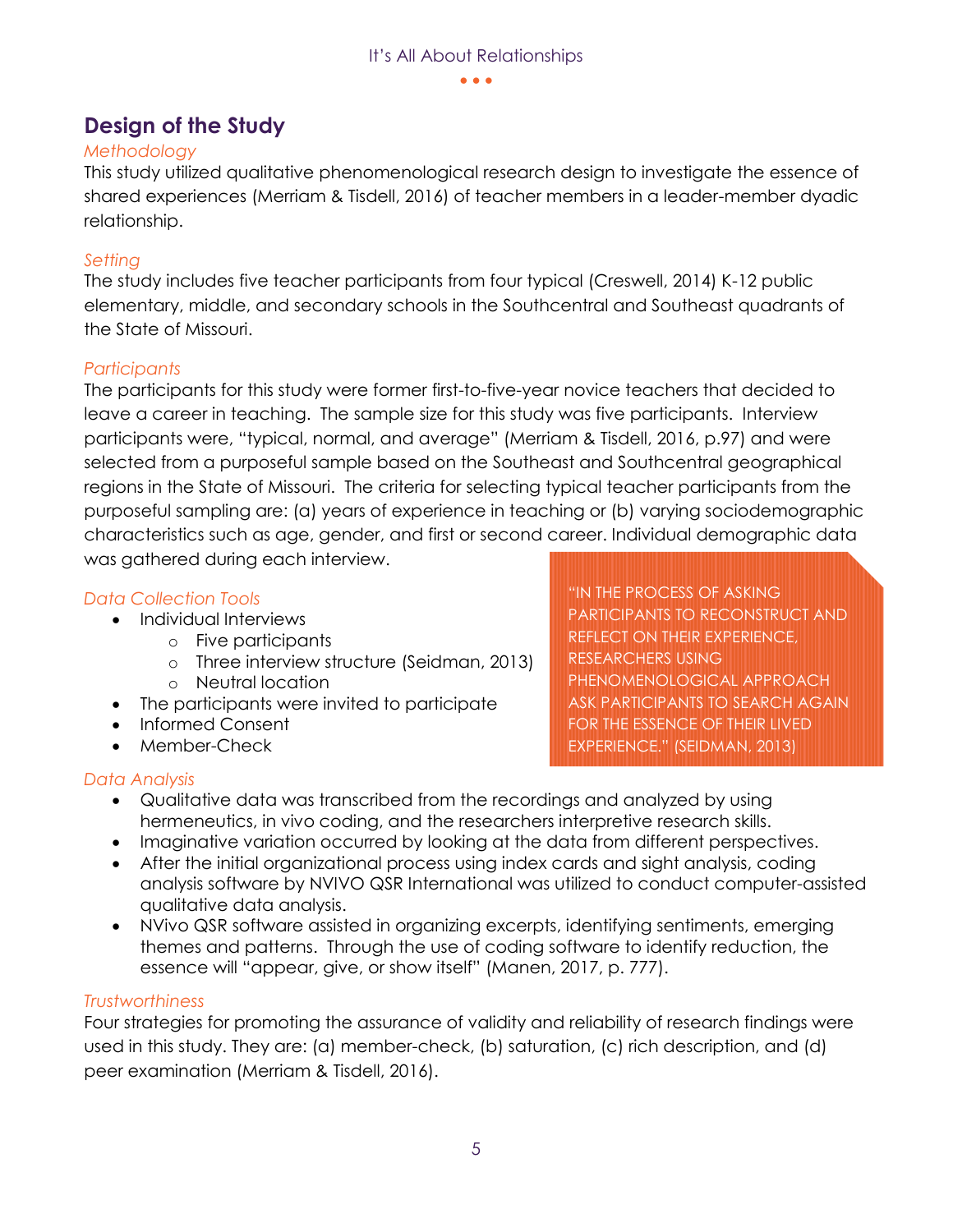• • •

# **Participant One**



*Figure 2.* **Participant Demographics**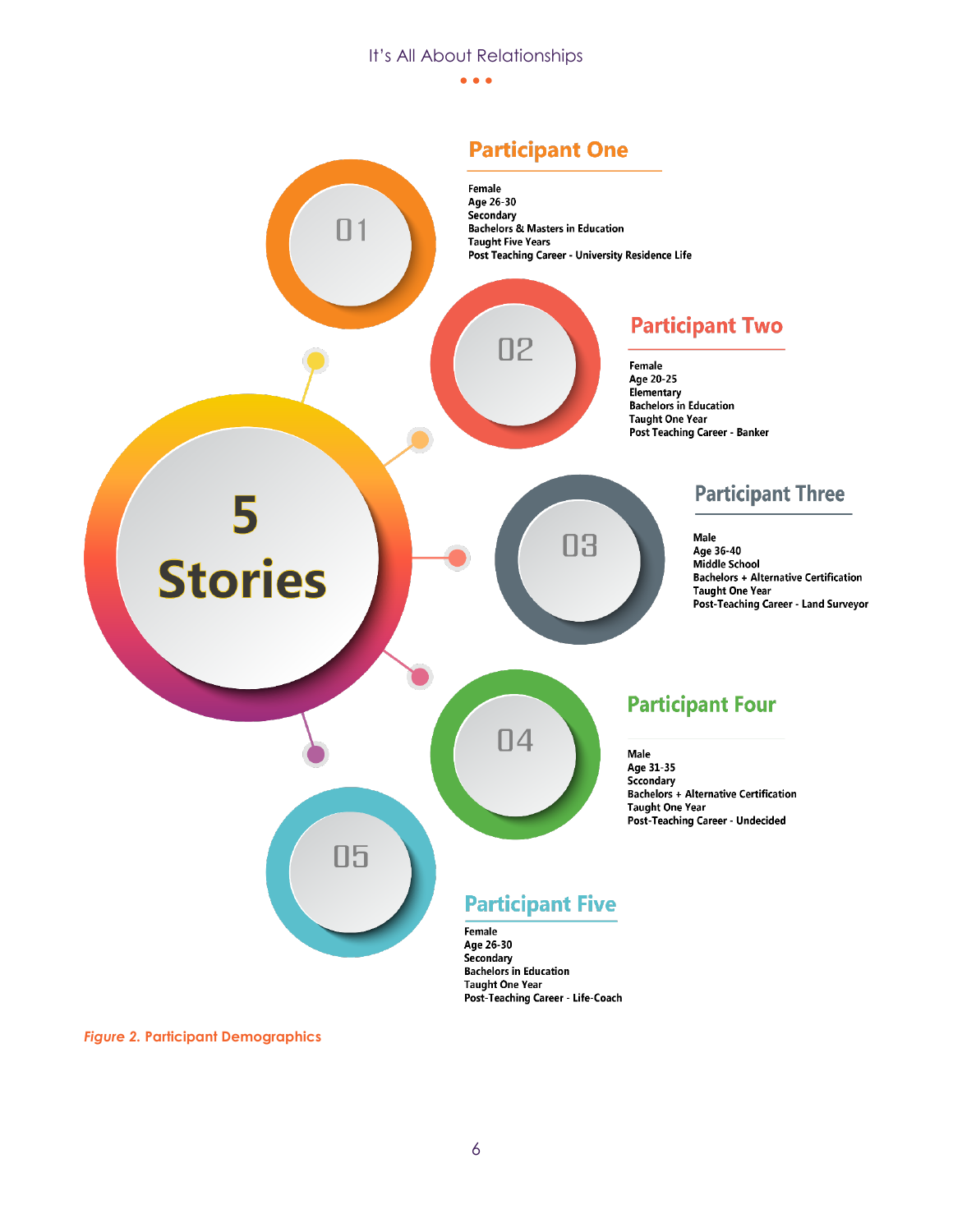#### • • •

## **Findings**

Findings from this study suggest that a lack of relational trust, absence of recognition, a sense of not-belonging, little support, and disillusionment are primary factors resulting in a novice teacher's decision to leave teaching in the first-to-fifth year.

All participants expressed their desire to become a teacher verbally and demonstratively. They were passionate about their rapport and relationships with students and the student's response to learning content. It wasn't the student interaction that led to participant's resignations.

*The participants experienced some or all of the following:*

- o a lack of relational trust,
- o a lack of efficacy, feelings of anxiety, and risk aversion;
- o the need for support, recognition, and meaningful relationships;
- o generational differences;
- o disillusionment; and
- o compensation discontent.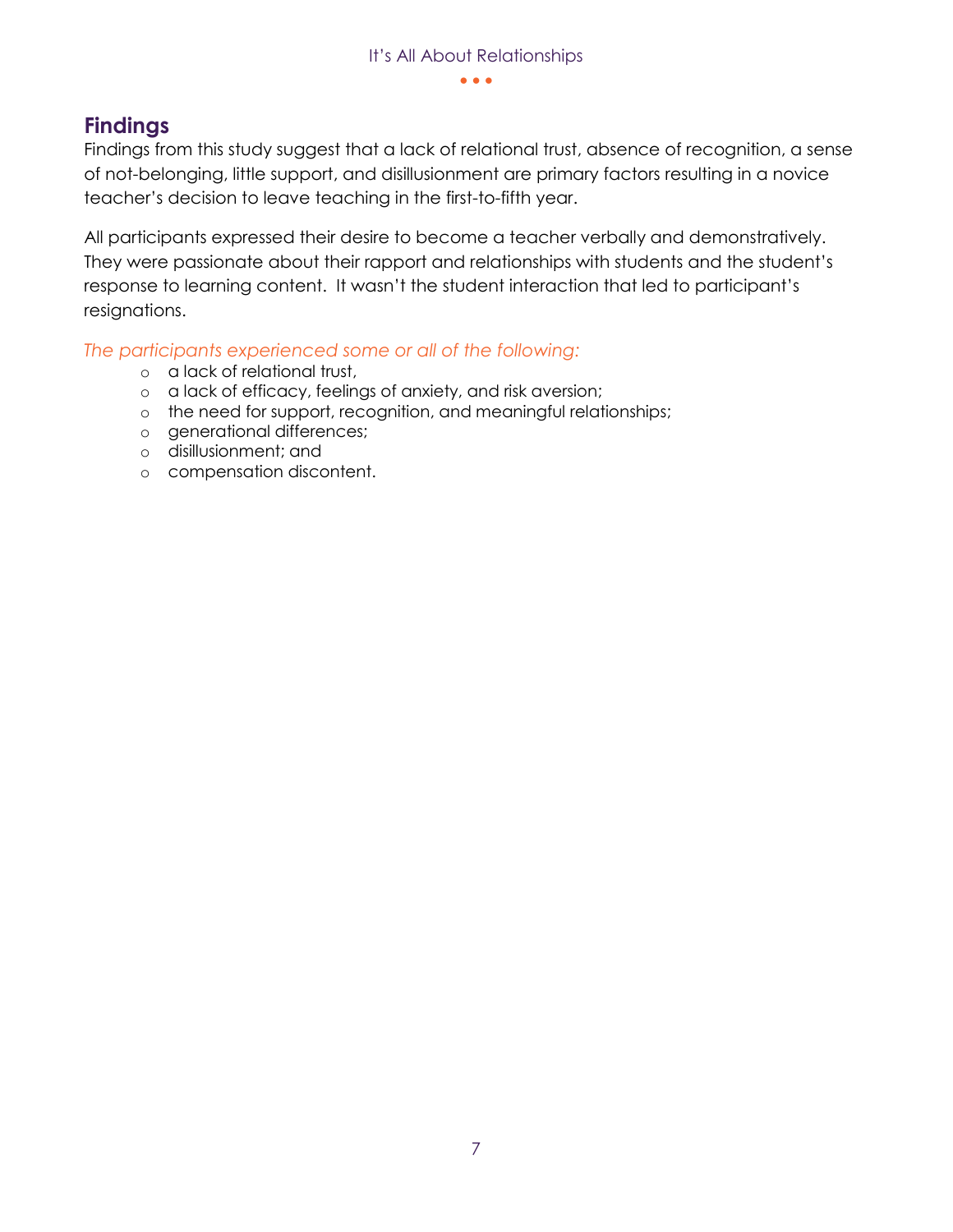

*Figure 3.* **Research Question Themes and Sub-themes**

*This work is copyrighted. No part of this work may be used, presented, or reproduced without express permission of Dr. Robin L. Smith, Ed.D. Copyright@2019 / Smith, 2019*